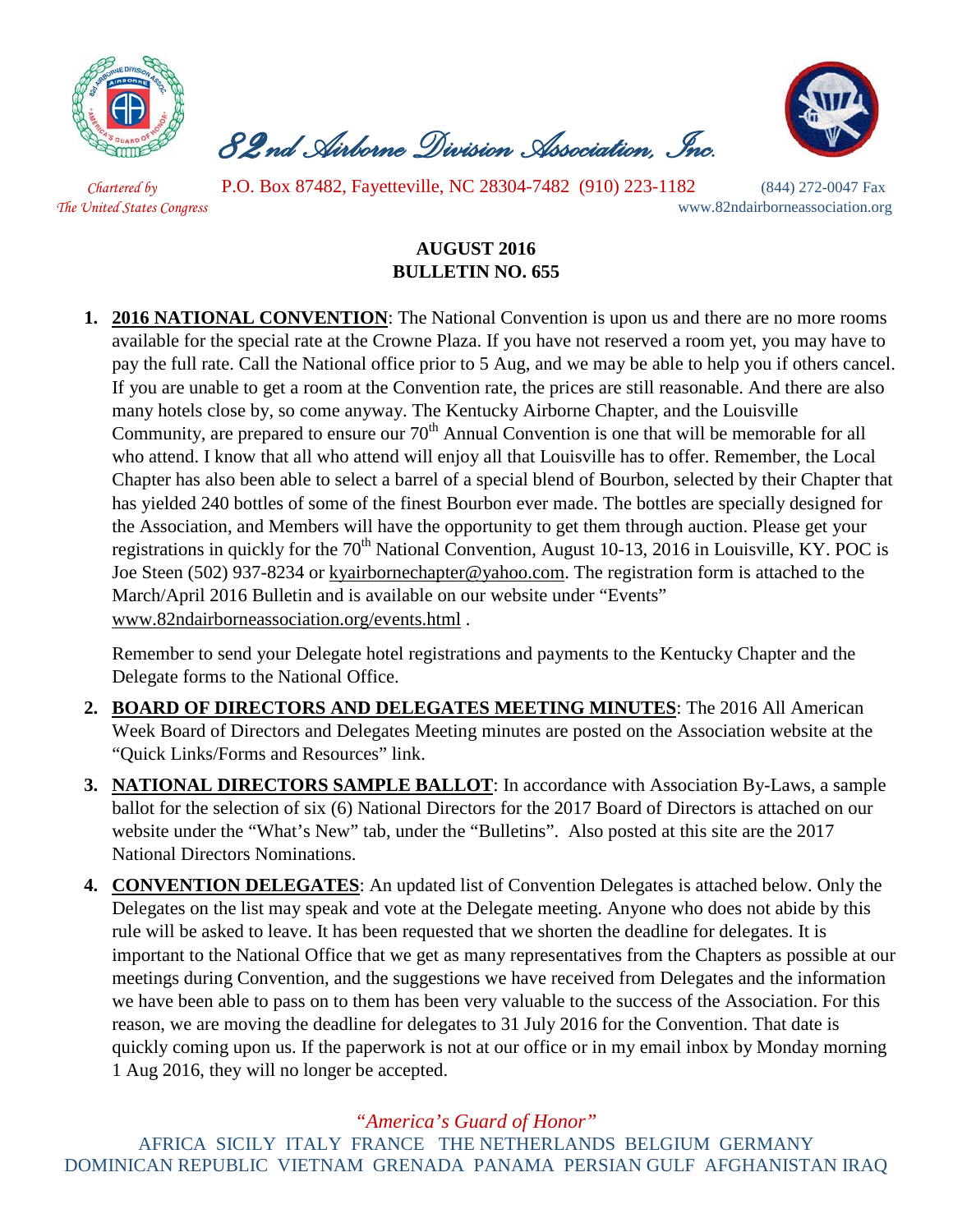



**5. SERVICE ON NATIONAL COMMITTEES**: The Association Steering Committee may meet at the Convention. The time, date and location will be determined by the Committee Chairperson noted below:

BUDGET  $&$  FINANCE – Lawrence J. Slavicek WAYS & MEANS – Lawrence J. Slavicek INSURANCE BOND AGENT – Randy Glancy INTERNAL AFFAIRS – PP Ron Rath VETERAN – Laurie Clay WEBSITE & AUTOMATION – Bill Bauer BY-LAWS – PP Rich Becker PUBLIC RELATIONS – Steve Copening CONVENTION PLANNING – PP Bill Eberle AWARDS – T. Ed Herlihy RESOLUTIONS – PP Andy Andersen MEMORIAL/MONUMENT – Patrick Barry BUSINESS DEVELOPMENT – Neil Parkin

- **6. ASSOCIATION SUSPENSES/DEADLINES:** All Convention deadlines will pass by the end of this week. Please note the following Association deadlines (all information should be sent to Executive Director Bill Bauer, unless otherwise noted):
	- a. Changes to By-Laws: Proposed changes and/or amendments to Chapter or Association By-Laws should be submitted in letter form and signed by the Chapter Chairperson. Changes are *due 29 July 2016*.
	- b. Delegates: Names for Convention Delegates will be accepted until 31 July 2016.

## **7. WITHIN THE DIVISION AND FORT BRAGG**:

- a. On 2 August 2016, the 82<sup>nd</sup> Airborne Division bids farewell to MG Richard D. Clarke as he goes on to become Vice Director of Strategic Plans and Policy of the Joint Staff, and the Division welcomes MG Michael E. Kurilla as the incoming Commander of the 82<sup>nd</sup> Airborne Division. MG Kurilla was most recently Deputy Director for Special Operation and Counter Terrorism for the Joint Staff in Washington.
- b. The Division published MG Clarke and CSM Green's State of the Division. It can be found on our website and our facebook page, and the Division's facebook page.

Please visit the following 82d Airborne Division websites<http://www.dvidshub.net/image> and <http://www.bragg.army.mil/82ND/Pages/default.aspx> to find out more about these articles and what is happening within the Division. Also, don't forget to check out the Division's Facebook page https://www.facebook.com/82ndAirborneDivision/?fref=ts .

**8. E-NEWS BULLETIN**: Please subscribe to the E-News Bulletin, sponsored by MultiView and updated weekly, to find out more about what is going on within the Division. Register by going to the Association's webpage 'What's New' tab. We will also now be posting Association Articles and information on this site, to include our monthly bulletin, in an effort to reach more members with

*"America's Guard of Honor"* AFRICA SICILY ITALY FRANCE THE NETHERLANDS BELGIUM GERMANY DOMINICAN REPUBLIC VIETNAM GRENADA PANAMA PERSIAN GULF AFGHANISTAN IRAQ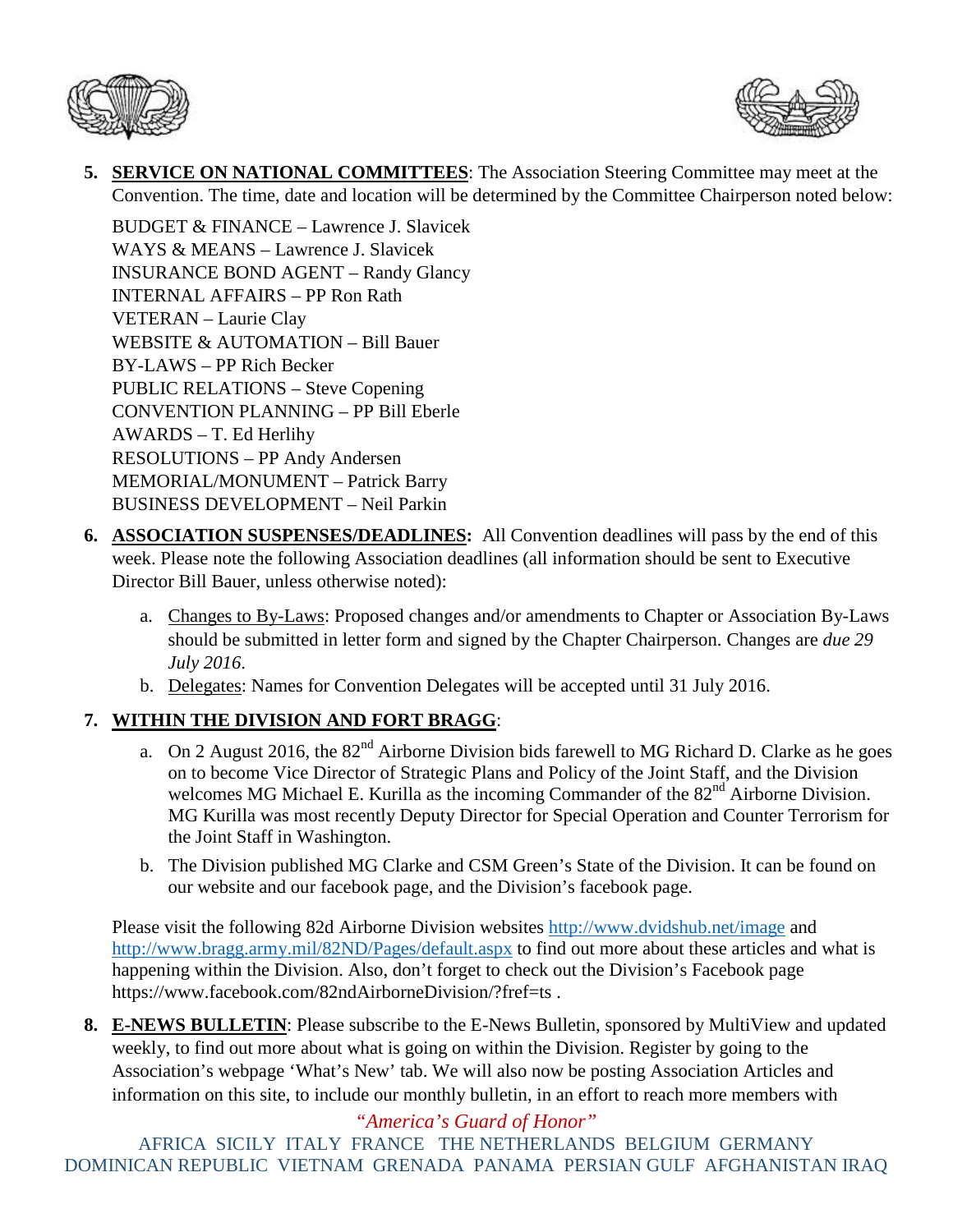



information about the Association. No purchase is necessary! Please support the Association by subscribing today!

- **9. MEMBERSHIP APPLICATIONS**: If your Chapter will not be submitting their membership forms via the online membership page, p*lease* use the National Application form. It is posted on the Association website under "Membership/Join Today" or make sure the information contained on your Chapter's form contains the same information, in the same location. It takes time to find the needed information on Chapter forms when the information is in a different location. This is just another reason why we are moving to have the Chapter's submit their members' applications online. It will save time and help alleviate spelling mistakes from illegible handwriting.
- **10. CHAPTER REFUNDS FOR JAN-JUN 2016:** The Chapter refunds for Jan-Jun 2016 are complete and will be sent out after Convention. This will allow the National office to discuss the change to PayPal with the Membership at the Convention and give us the opportunity to assist any Chapters needing assistance, on the spot. We will have representatives available at the Officer's meeting to assist anyone in setting up their Chapter account and to show them how to navigate the PayPal site.
- **11. ASSOCIATION 501(c)19 DESIGNATION UPDATE**: The paperwork for our 501(c)19 request has been sent to the IRS and we are still awaiting the IRS response. We hope for an answer soon.
- **12. ASSOCIATION UPCOMING EVENTS**: Please announce the following upcoming regional events at Chapter meetings, via the Chapter newsletter, Facebook page, and website. Registration and information on these events were published in the Paraglide and also on the Association's website at the "Events" link: [www.82ndairborneassociation.org/events.html.](http://www.82ndairborneassociation.org/events.html) Remember, all Chapter events can be listed here in the bulletin and on our website. Let us help you to get the word out.
	- a.  $54^{\text{th}}$  All Ohio Days, 6-8 October 2016 is at Miamisburg, OH and is hosted by the GEN M B Ridgway Chapter. POC is Treasurer Dan Lee 859-371-1001. The host hotel is Double Tree Suites 937-531-5004.

*Please be sure to notify National of upcoming events so that we can let our Membership know!*

- **13. 2nd ANNUAL ASSOCIATION 50/50 RAFFLE**: If you have not yet mailed your tickets for our second Annual 50/50 raffle, please do not mail them now as we may have to leave for the Convention before the tickets will arrive at our office. Please purchase your tickets at the Convention. The drawing will be held on Saturday, 13 August 2016 during the Airborne Heritage Banquet during our  $70<sup>th</sup>$ National Convention. You do not have to be present to win so send in those tickets.
- **14. FACEBOOK PAGE**: 'Like Us' at [https://www.facebook.com/82nd-Airborne-Division-Association-](https://www.facebook.com/82nd-Airborne-Division-Association-675341502555480)[675341502555480.](https://www.facebook.com/82nd-Airborne-Division-Association-675341502555480) *This is the ONLY official Facebook page of the Association. We have no affiliation with any other sites that are using the Association's name!* You will not see a lot of advertising on our Facebook page, nor do we allow profanity or bad conduct. We would love to receive pictures from the Chapters of events that they have hosted to share with our members on this page, and will post more Association photos of things going on at the National office, and within the 82<sup>nd</sup> Airborne

*"America's Guard of Honor"*

AFRICA SICILY ITALY FRANCE THE NETHERLANDS BELGIUM GERMANY DOMINICAN REPUBLIC VIETNAM GRENADA PANAMA PERSIAN GULF AFGHANISTAN IRAQ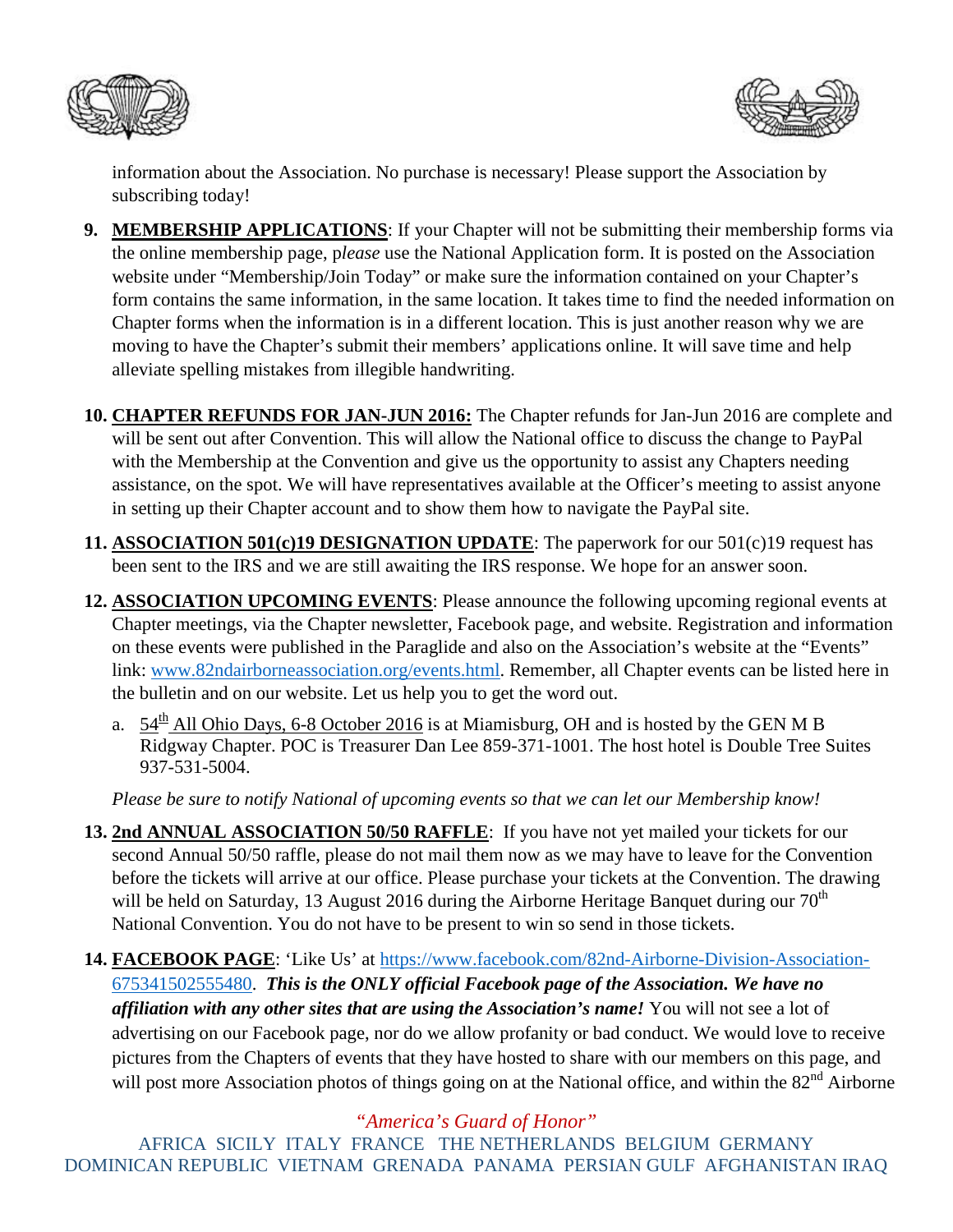



Division! If you want good information about what's going on in our Association this is the place to find it. Hope to see you there.

**15. THANK YOU**: This month we want to thank all the Members who are supporting the Association through attendance at our 70<sup>th</sup> Annual 82<sup>nd</sup> Airborne Division Association Annual Convention. The Convention is the Association's premier event of the year and we count on its success for the continued success of the Association. We look forward to seeing you all there and selecting our new leadership for our Association.

President Schoppe and First Lady Vickie, together with the Past Presidents, Officers and Directors of the Association wish you all a wonderful and safe summer, and we look forward to seeing all the Members of our Association Family at our 70<sup>th</sup> National Convention in Louisville, KY.

In addition, we ask that you continue to remember our Armed Forces, especially those deployed in harm's way, and our recovering Wounded Warriors. Through their sacrifice, we can sleep easy and enjoy our freedom. Airborne, All The Way!

Allen E. Schoppe

ALLEN E. SCHOPPE National President

OFFICIAL: BILL BAUER Executive Director